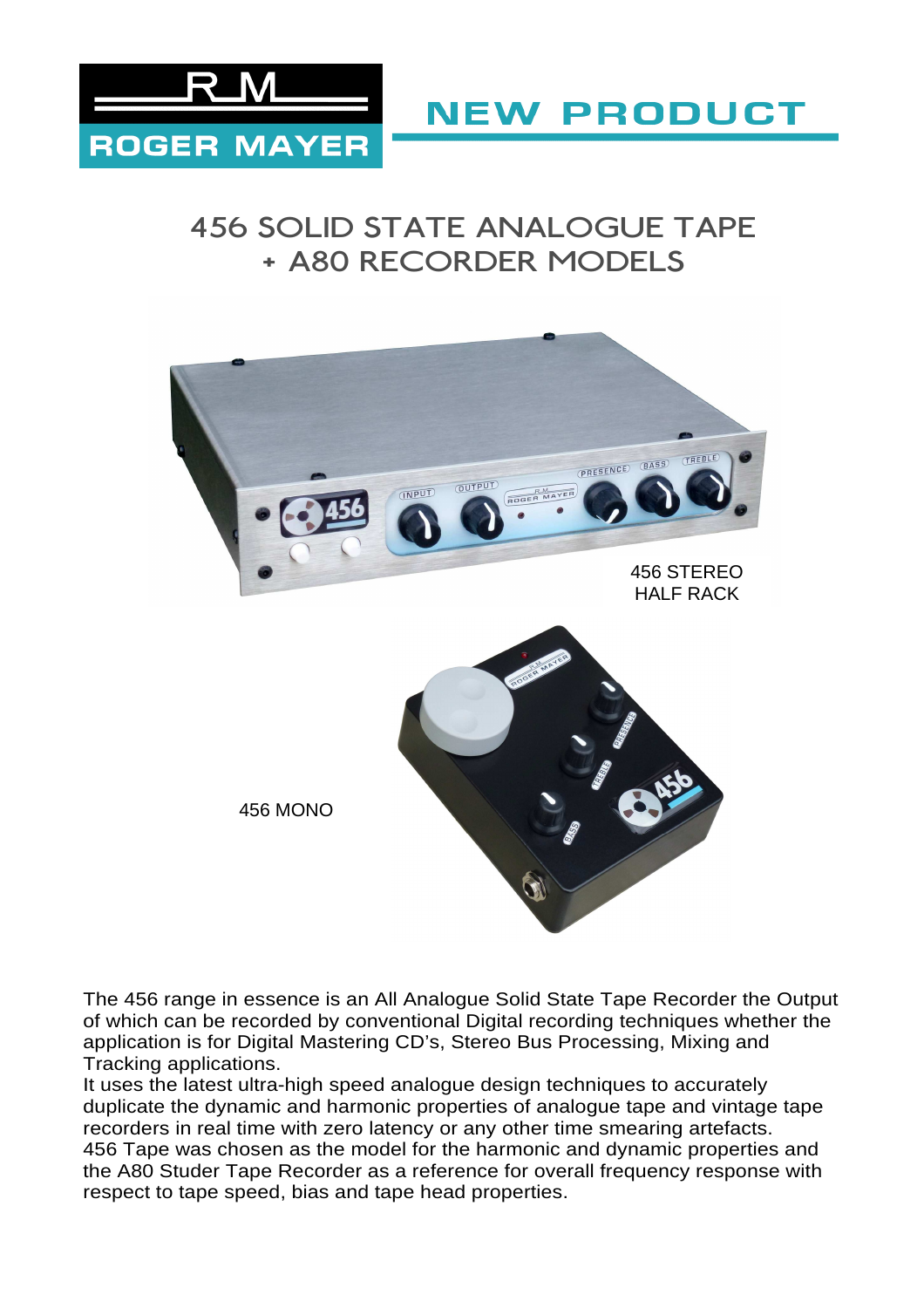## **INTRODUCTION**

It is very quick and easy to use and can be used with conventional DAW setups or the more advanced professional setups that have external converters, analogue mixing and other analogue effects.

We feel confident that the 456 moves the goal post forwards in offering a solution that cannot be obtained by other Digital Plug Ins or combinations of other output effects.

Zero Latency and no extra CPU load plus the ability to multi track in real time recording applications are just some of the advantages.

It continually processes each of the positive and negative peaks independently with zero attack and release time thus maintaining the full audio fidelity of the original signal with desirable analogue recording qualities.

The 456 extended Low and High frequency response exceeds that of an original Vintage Tape Recorder operating at 15ips or 30ips all of course without any tape hiss producing what is in effect HD TAPE RECORDING.

We have carefully crafted our 3 band EQ adjustments to enable final tweaking of the overall sound on final mixes and recording to emulate the effects of low frequency head bump and high frequency detail found with change of tape speed and bias variations

These optimised EQ adjustment ranges were developed in conjunction with leading producers and mastering engineers to make the 456 perform just like a Vintage Tape Recorder using Studio Mastering Tape.

## **PRIMARY TRACKING**

The 456 can be used after an outboard analogue microphone pre-amplifier and then into the DAW.

This effectively enables the tape compression and harmonics to be added at source and especially makes recording of difficult percussive sounds ie: Drums very easy as all the very fast high frequency peaks are controlled so as not to go into digital distortion.

The optimum recording level is set in seconds by simply turning up the Input Control until audible distortion is heard. This is the maximum tape saturation point being found.

You can now adjust the Digital Recording Level to your operating recording level with the DAW controls or with the Output control in the Stereo Model.

The Input control can now be reduced until the right amount of Tape Saturation is found by ear.

"If it sounds right it is right"

## **POST PRODUCTION**

The 456 can be used as a Hard Insert or for Bus Mixing applications in typical DAW applications to give previously recorded tracks or mixes some added warmth and harmonic content.

Any previously recorded digital tracks can have analogue tape characteristics added as in CD Mastering or for final mixing.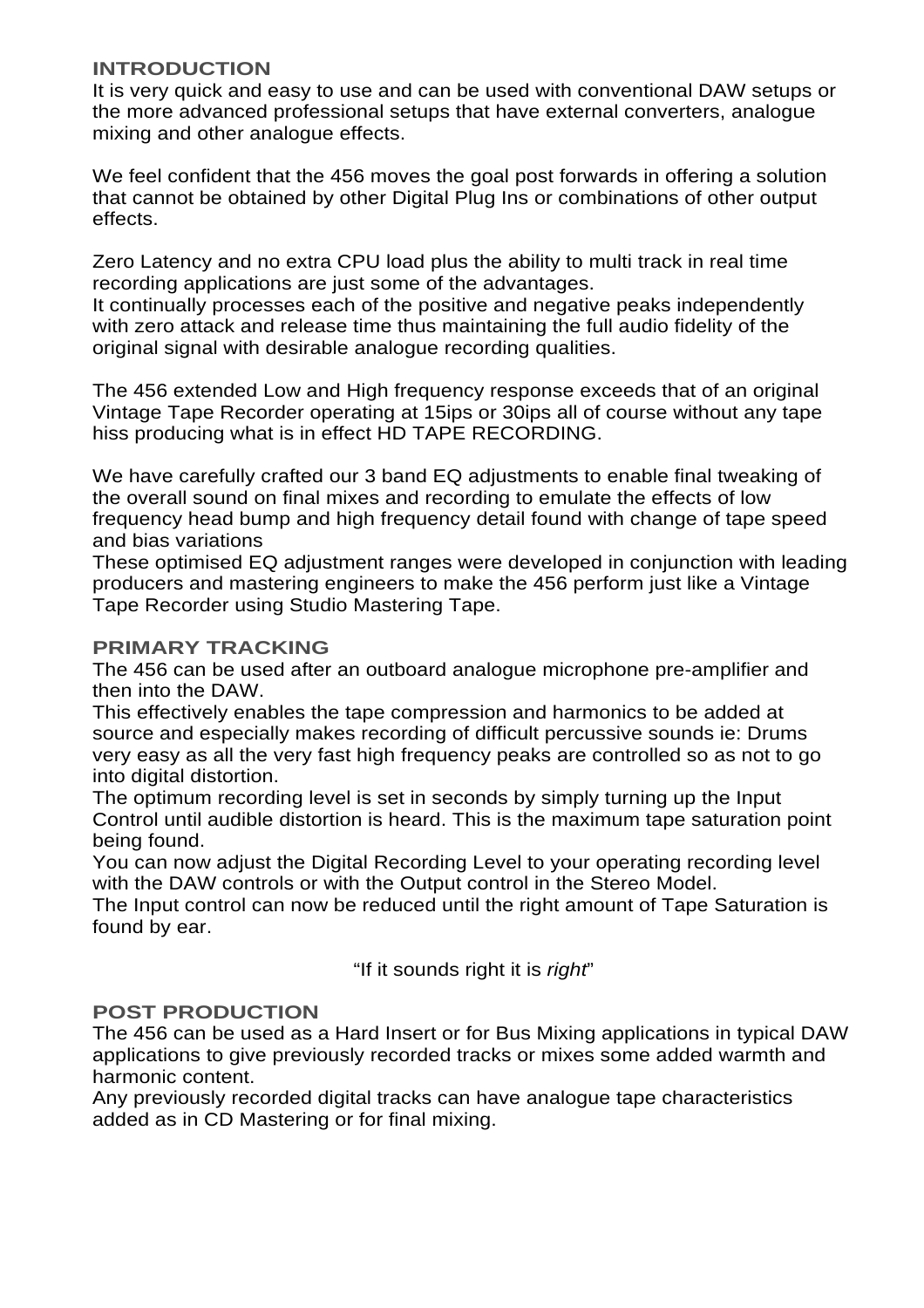## **OPERATIONAL ADVANTAGES**

The 456 will control and shape each positive or negative peak giving you confidence of never going into digital distortion and safely use the maximum digital range possible to obtain the best resolution and quality.

Without using a 456 you would only be aware of over recording on playback when it could be too late.

Constant meter monitoring can now be forgotten with DAW peak metering too slow to display and track the very fast peaks that give the A to D converters trouble.

You can of course set up the 456 with tone and monitor levels with VU Meters. This is very easy with our Stereo Model as it has a separate Bypass function on each channel for evaluation and set up.

The 456 Stereo can be set up for zero insertion loss so +4dBm or 0VU is obtained in both Bypass and Operational modes Output will be set at Maximum and Input adjusted to give zero insertion loss.

This would be exactly as a Vintage Tape Machine might be setup The 456 Tape saturation point will then be at +13dBm or +9VU the same as if actually using tape.

All peaks will be held at these levels and your initial calibration levels can be changed accordingly to take advantage of this.

Instead of using 0VU = -20dBFS our mastering engineers are setting up now to 0VU = -11dBFS knowing that all peaks are now held below digital distortion or 0dBFS.

So you can understand that the use of the 456 is unlike any other Digital Software Program and operates with zero latency and any number of them can be used in real time simultaneously thus saving significant Studio Time.

The 456 uses our latest triple shielding construction containing a 6 layer PC Card with 2 copper power planes. The internal PC connections are between these shielding layers. The metal box is the 3rd shielding element. This provides very effective shielding against EMI and RF interference from Mobile Phones, Routers and Computers that all are present in modern studios.

The digital recording process works best from analogue sources. Old legendary albums from analogue master tape recordings when re-mastered to CD format are considered to sound pleasing to the listener and in many cases set the benchmark to which people aspire to today.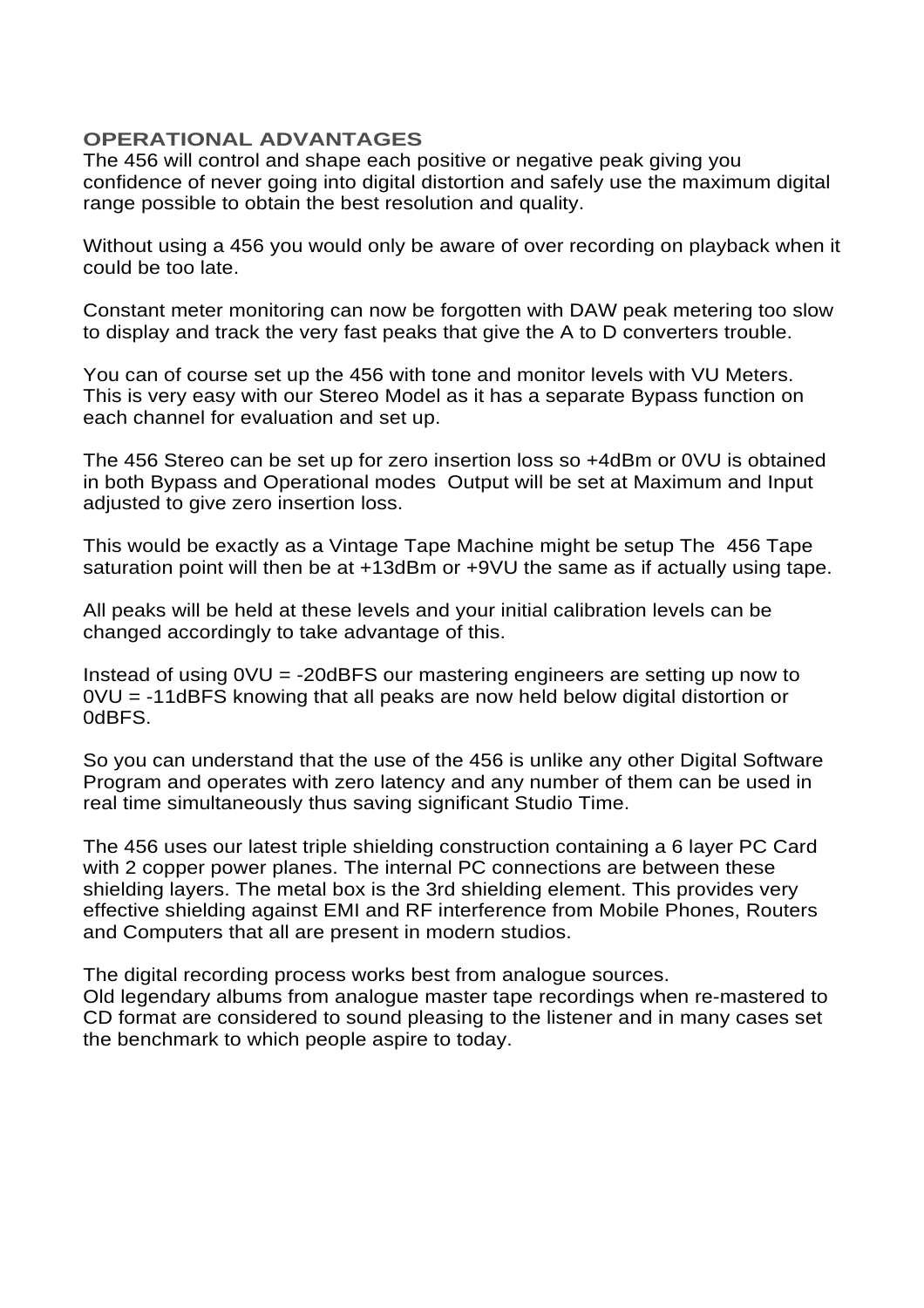#### **Plug In Issues**

Using software programs for Tape Simulation or other production processes increases CPU load dramatically.

The CPU overload limit can be reached easily when multiple plug-in are used Latency and all kinds of associated problems occur as the computing limits are reached.

Their use is normally confined to simple post production tasks processed one at a time.

This of course is not optimal when real time tracking and processing is desirable. Electronic performance is physically constrained even with a 192Khz sampling rate or 5.2us time window that only equates to one sample per 18.7degrees phase of a 10Khz wave.

Peaks are not treated accurately or in real time.

The effect of the anti aliasing filter properties must also be considered.

These above issues contribute to the cold sound and high frequency lack of detail described by many.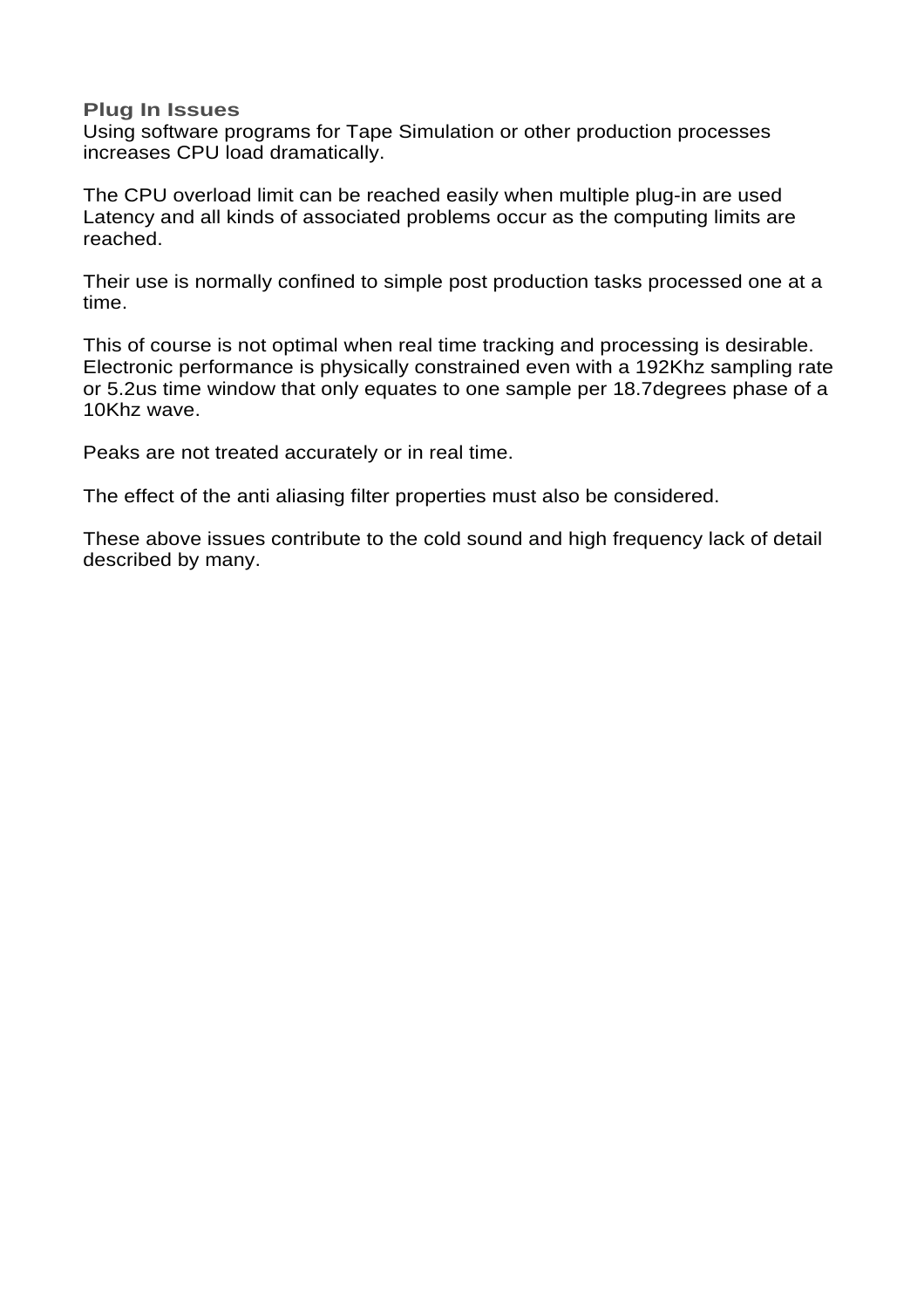

**Output Curve:** 

The green output curve shows the soft knee compression characteristics. As the input increases to **0 dBFS** the output increases and is held to a maximum level of **0 dBFS**. This corresponds to analogue tape saturation with the peak level no longer increasing.

**2nd Harmonic Curve:** 

The red 2nd harmonic curve shows the increase of harmonic content as the input nears **0 dBFS**. As with tape the 2nd order harmonics add warmth and are pleasing to the ear as they possess a direct musical relationship.

**3rd Harmonic Curve:** 

The blue 3rd harmonic curve increases to about 3% when the output is nearly at peak level. This is very similar to what happens when the tape is driven to near peak saturation.

## **Please note:**

The values shown are for peak levels and the actual mean operating levels will be down around the **-20 dBFS** where the distortion is low in value. The actual output noise level is below **-96 dBFS** peak and the frequency and impulse performance exceed that obtained from analogue tape making it like HD Tape.